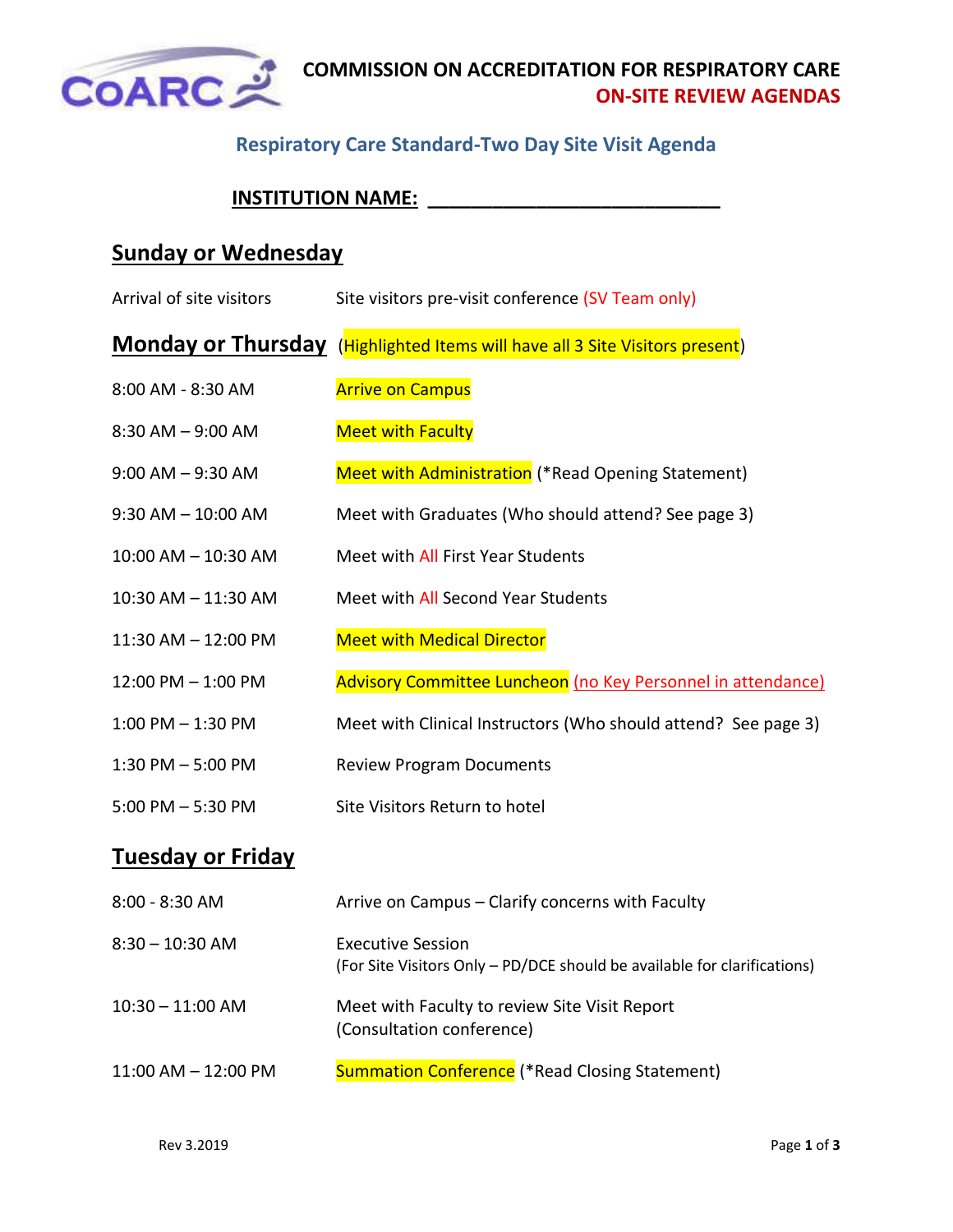

### **Respiratory Care with Degree Advancement (DA) Option Two Day Site Visit Agenda**

#### **INSTITUTION NAME: \_\_\_\_\_\_\_\_\_\_\_\_\_\_\_\_\_\_\_\_\_\_\_\_\_\_\_**

# **Sunday or Wednesday**

| Arrival of site visitors | Site visitors pre-visit conference (SV Team only) |  |
|--------------------------|---------------------------------------------------|--|
|                          |                                                   |  |

# **Monday or Thursday**

| 8:00 AM - 8:30 AM       | <b>Arrive on Campus</b>                                                                                                                                        |
|-------------------------|----------------------------------------------------------------------------------------------------------------------------------------------------------------|
| $8:30$ AM $-9:00$ AM    | Meet with Faculty (DA SV team to meet w/ RC program faculty and DA<br>faculty separately)                                                                      |
| $9:00$ AM $-9:30$ AM    | <b>Meet with Administration</b>                                                                                                                                |
| $9:30$ AM $- 10:00$ AM  | Meet with Graduates (DA SV team to meet w/ graduates of DA program<br>separately)                                                                              |
| $10:00$ AM $- 10:30$ AM | Meet with First Year Students (DA SV team to meet w/ students enrolled<br>in DA program separately)                                                            |
| 10:30 AM - 11:30 AM     | Meet with Second Year Students (DA site visit team to meet w/<br>students enrolled in DA program separately)                                                   |
| $11:30$ AM $- 12:00$ PM | Meet with Medical Director (DA SV team to meet w/ co-medical director<br>separately, if applicable)                                                            |
| 12:00 PM - 1:00 PM      | Advisory Committee Luncheon (no Key Personnel in attendance)                                                                                                   |
| $1:00$ PM $-1:30$ PM    | Meet with Clinical Instructors (DA SV team to evaluate facilities and<br>meet with clinical instructors and then return by 3pm to review program<br>documents) |
| $1:30$ PM $-5:00$ PM    | <b>Review Program Documents</b>                                                                                                                                |
| $5:00$ PM $-5:30$ PM    | Return to hotel                                                                                                                                                |